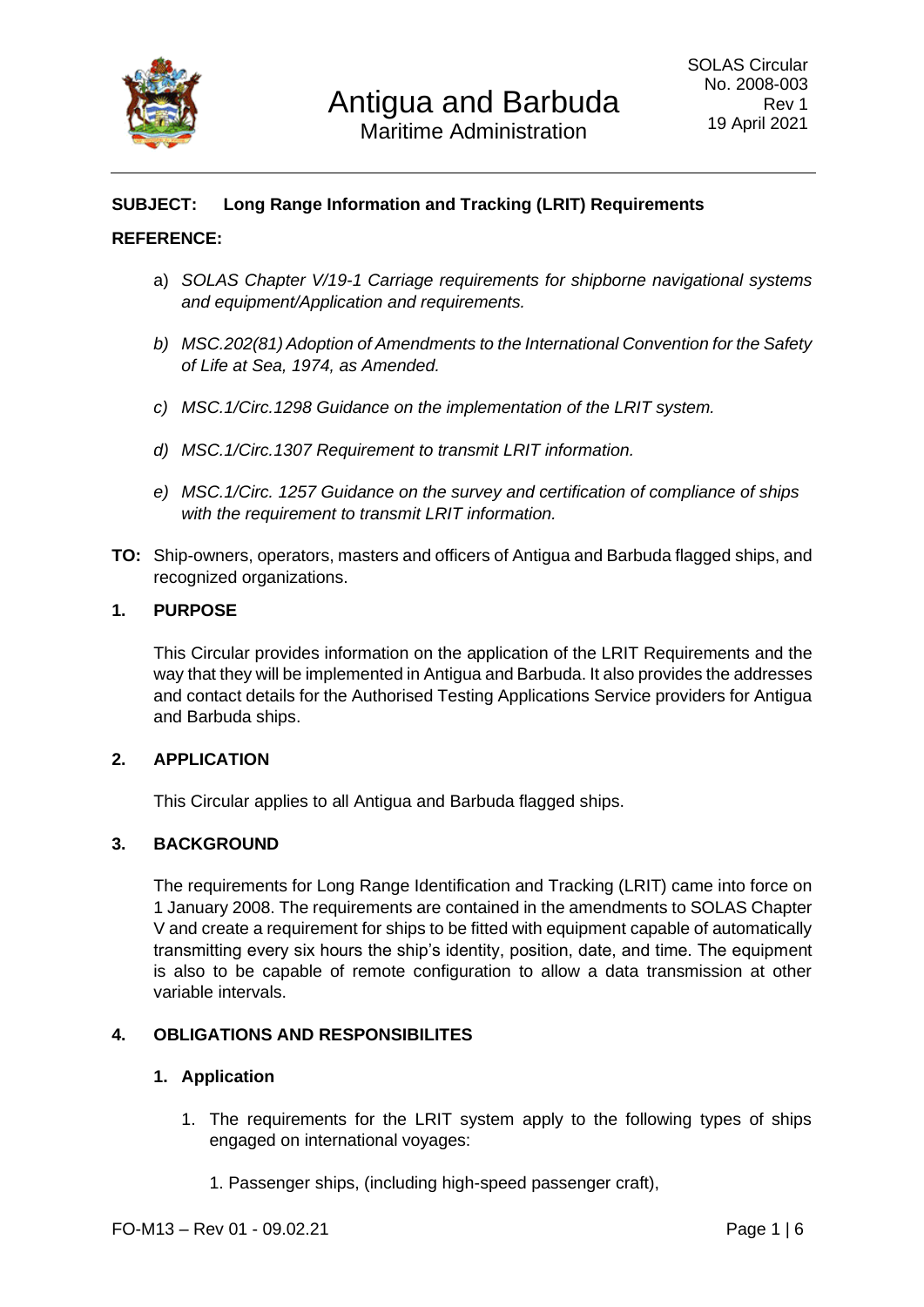- 2. Cargo ships, including high-speed craft, of 300 gross tonnage and upwards; and
- 3. Mobile offshore drilling units.
- 2. Ships, irrespective of the date of construction, fitted with an automatic identification system (AIS), as defined in regulation 19.2.4, and operated exclusively within a GMDSS A1 sea area, are not required to be fitted with an LRIT system provided they remain wholly within a GMDSS defined A1 area.

## **2. Shipborne LRIT Equipment**

- 1. Owners may utilize any equipment to transmit LRIT information provided that the equipment:
	- 1. Demonstrates compliance with the requirements of SOLAS Regulations V/19 1.6 and V/19-1.7, and the revised performance standards adopted by MSC 263(84), and
	- 2. Has undergone a satisfactory *Conformance Test.*
- 2. If the equipment is being used for another function in parallel, e.g. ship security alert system (SSAS) or GMDSS transmission, it must also conform to the performance standards agreed by the IMO for those other functions.
- 3. All shipborne LRIT equipment must be tested by an *Authorised Testing Application Service Provider. (ASP).* A satisfactory test result will be documented in a *Conformance Test Report*, which needs to be carried on board the ship and which can be checked by Port State Control.

### **3. Conformance Test Reports**

- 1. A *Conformance Test Report*, once issued remains valid indefinitely provided that:
	- 1. There are no changes to the LRIT shipborne equipment.
	- 2. The LRIT shipborne equipment remains operational.
	- 3. The issuing ASP remains authorised by Antigua and Barbuda.
	- 4. ADOMS has not been notified by the ASP that the shipborne equipment is not operating within the parameters of the *Conformance Test Report* and/or in accordance with the LRIT performance standards.
	- 5. The ship does not extend its area of operations beyond that stated on the Conformance Test Report.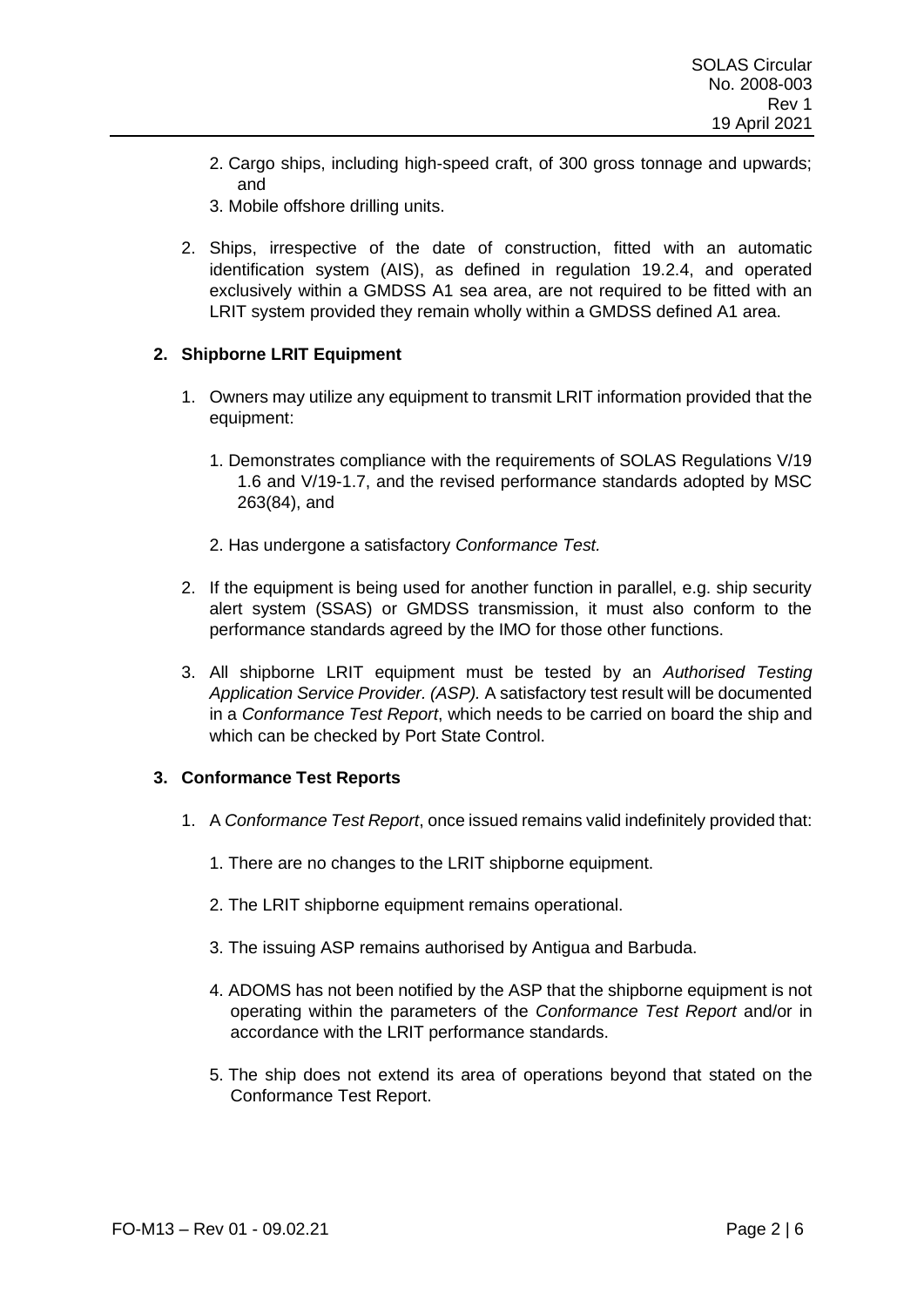## **4. Appointed Testing Application Service Providers (ASP)**

- 1. The following organisations are appointed as Testing ASPs for Antigua and Barbuda ships;
	- 1. Polestar Space Applications Limited, Compass House 4th Floor 22 Redan Place, London W2 4SA United Kingdom Tel: + 44 (0) 20 7313 7400 Fax: + 44 (0) 20 7313 7401 Email: [lrittesting@polestarglobal.com](mailto:lrittesting@polestarglobal.com) Website [www.polestarglobal.com](http://www.polestarglobal.com/)
	- 2. Transas Telematics Ltd. 4 Compass Point, Ensign Way, Southampton, SO31 4RA United Kingdom Tel: + 44 (0) 23 8045 8544 Fax: + 44 (0) 23 8045 8733 Email: [lrit@transastelematics.com](mailto:lrit@transastelematics.com) Website: [www.transas.com/telematics](http://www.transas.com/telematics)
	- 3. Fulcrum Maritime Systems, 3 Park Mews 15 Park Lane Hornchurch, Essex RM11 1BB United Kingdom Tel: + 44 1708 788 400 Fax: + 44 1708 788 402 Email: [lrit.admin@fulcrum-maritime.com](mailto:lrit.admin@fulcrum-maritime.com) Website: [www.fulcrum-maritime.com](http://www.fulcrum-maritime.com/)
	- 4. Trane and Trane A/S Lundtoftegaardsvej 93 D DK-2800Kgs Lyngby, Denmark Tel: + 45 39 55 88 00 Fax: + 45 39 55 88 88 Email [info@thrane.com](mailto:info@thrane.com) Website: [www.thrane.com](http://www.thrane.com/)
	- 5. Collecte Localisation Satellites (CLS) 8-10 rue Hermes Parc technologique du Canal 31520 Ramonville Sain -Agne France Tel: +33 561 394 720 Fax: +33 561 394 797 Email: lrit.testing@cls.fr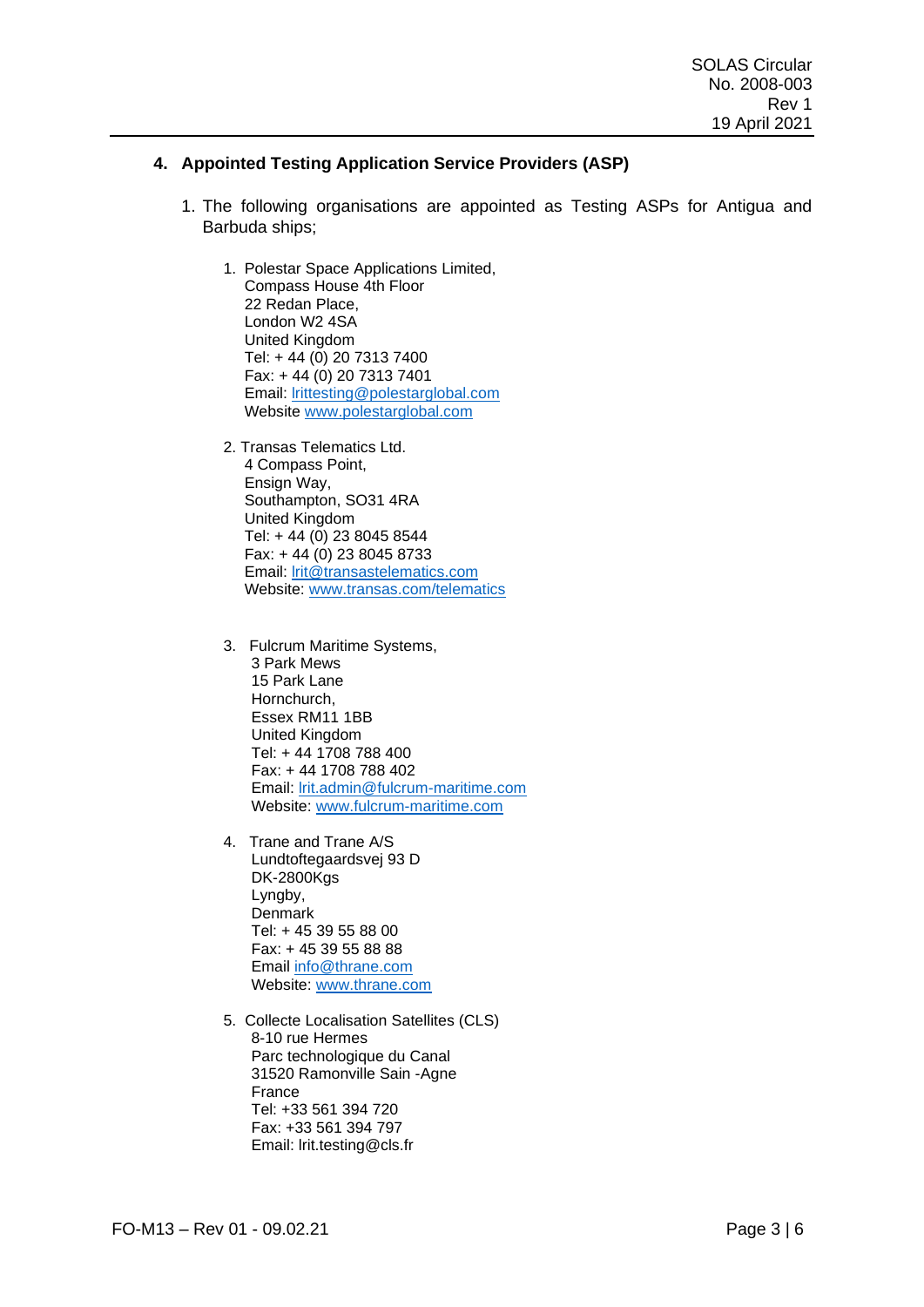## **5. Conformance Test Procedures**

- 1. All parties concerned with the timely compliance of the ships they operate, with the provisions of regulation V/19-1, are advised to contact one of ADOMS' Authorised Testing ASPs to make the necessary arrangements for conducting the Conformance Tests set out in MSC.1/Circ.1257, well ahead of the date on which the survey of the radio installation, which determines the date on which the ship is required to comply with the provisions of regulation V/19-1, becomes due.
- 2. The Authorized Testing ASP will, on behalf of ADOMS, conduct a Conformance Test of the shipborne equipment in accordance with the provisions of MSC.1/Circ. 1257.
- 3. Upon successful completion of the conformance test, the authorised testing ASP will provide the test results in the form of a Conformance Test Confirmation to ADOMS St. John's. ADOMS St. John's will validate the ship's data and issue a Conformance Test Report in accordance with IMO MSC.1/Circ.1307.
- 4. An advance copy of the final report is then forwarded electronically to the company. The original copy of the Conformance Test Reports is then posted to the company, accompanied by the invoice, for payment.
- 5. LRIT shipborne equipment that fails the test shall be required to be upgraded or replaced as appropriate.

### **6. The National Data Centre**

- 1. Fulcrum Maritime Systems Ltd (www.fulcrum-maritime.com) is the Recognized ASP appointed for Antigua and Barbuda and is also contracted to manage the National Data Centre on behalf of ADOMS. All Antigua and Barbuda flagged ships, having successfully completed the Conformance Test, will be integrated into the National Data Centre.
- 2. ADOMS/ Fulcrum will notify the Company of any deficiencies with the equipment data transmission and/or any other circumstances that will affect the transmission of LRIT information from the ship. The Company/Master may be required to take corrective actions if deemed necessary.

# **7. Change of Flag**

- 1. When ships are transferring flag to Antigua and Barbuda they are required to comply with the following procedures:
	- 1. If the ASP that conducted the Conformance Test initially is one of those listed as an Authorised Testing ASP for Antigua and Barbuda, then the existing *Conformance Test Report* will be considered valid. The shipowner should therefore contact the ASP and inform them, in advance, of the pending move and ask that they reissue the Conformance Test Confirmation indicating the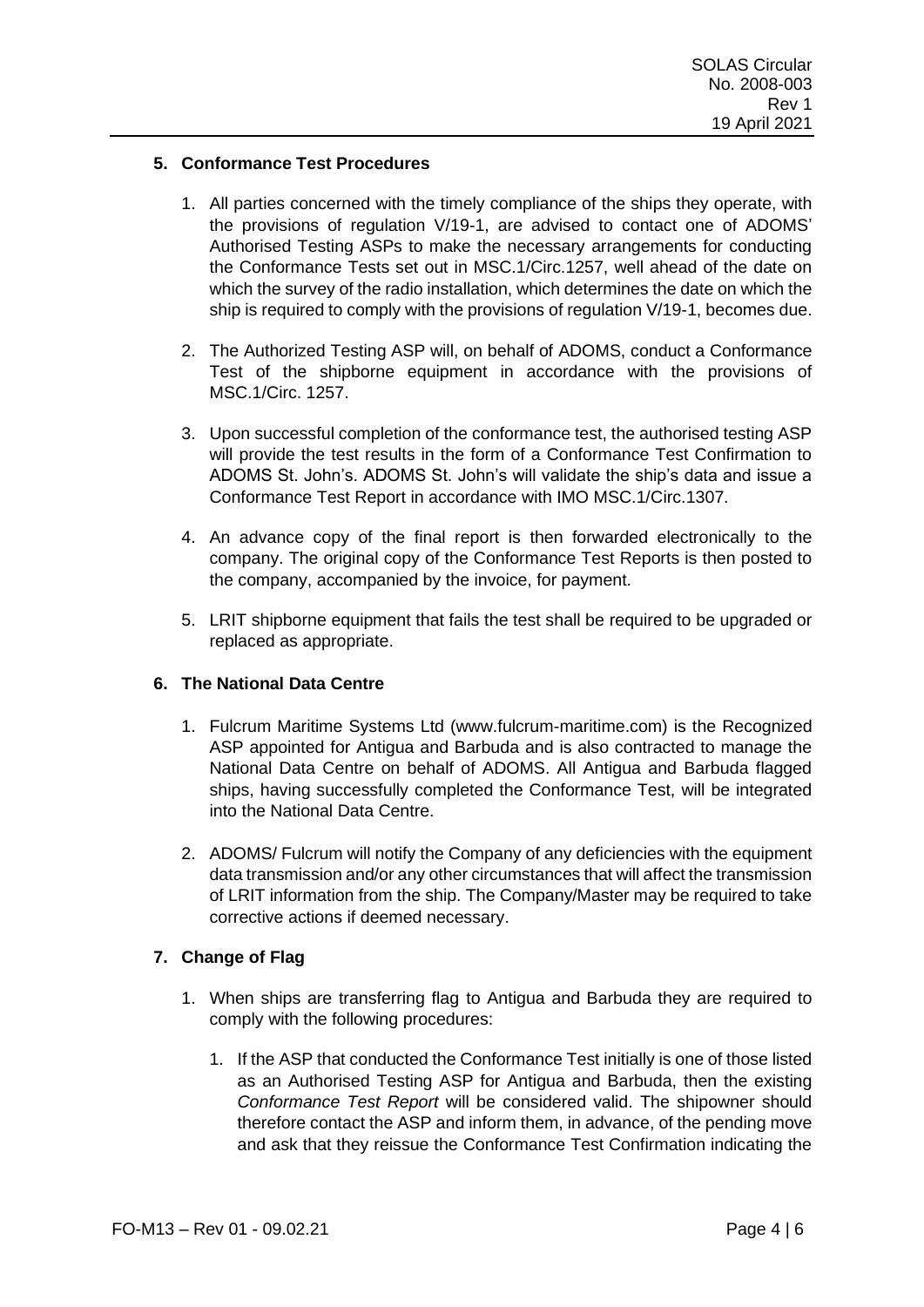new particulars of the ship (MMSI number, the distinctive numbers or letters, etc.).

- 2. ADOMS will, upon receipt of the Confirmation from the ASP, issue the new Conformance Test Report without altering the date of completion of the Conformance Test.
- 3. Where the ASP that conducted the initial Conformance Test is not one of those which is an authorised testing ASP for Antigua and Barbuda then the Conformance Test Report will be considered invalid and the ship will have to arrange a new Conformance Test using one of the Antigua and Barbuda's authorised testing ASPs before a new Conformance Test Report is issued. A processing fee for issuing the new Conformance Test Report for a change of flag will be charged to the owner.

# **8. Change of Ship's Name**

1. The LRIT Conformance Test Report is a required certificate therefore when an Antigua and Barbuda flagged ship changes name, the designated Recognised Organisation will make the name change, as appropriate, when embarking onboard the ship to amend other statutory certificates.

## **9. Temporary Suspension of LRIT Transmission**

- 1. ADOMS will consider reducing the frequency of the transmission of LRIT information to one transmission in every 24-hour period, or may, under warranted circumstances, temporarily stop the transmission of such information if a ship is undergoing repairs, modification, or conversions in dry-dock or in port, or is laid up for a period.
- 2. The Master of an Antigua and Barbuda flagged vessel shall communicate any request for suspension or change in reporting periods to ADOMS St John's, via the Company Security Officer, at least 72 hours in advance, and shall provide the appropriate justification for the request.

### **10. Fees**

- 1. The fee for conducting the *Conformance Test* will be quoted and charged by the respective authorised testing ASP when the shipowner contacts them about testing the shipborne equipment.
- 2. The fee for the initial *Conformance Test Report* is US \$200.00.
- 3. There is no charge for *Exemption Certificates*.
- 4. A processing fee of US \$200.00 will be charged to the shipowner for amendments and/or subsequent Conformance Test Reports.